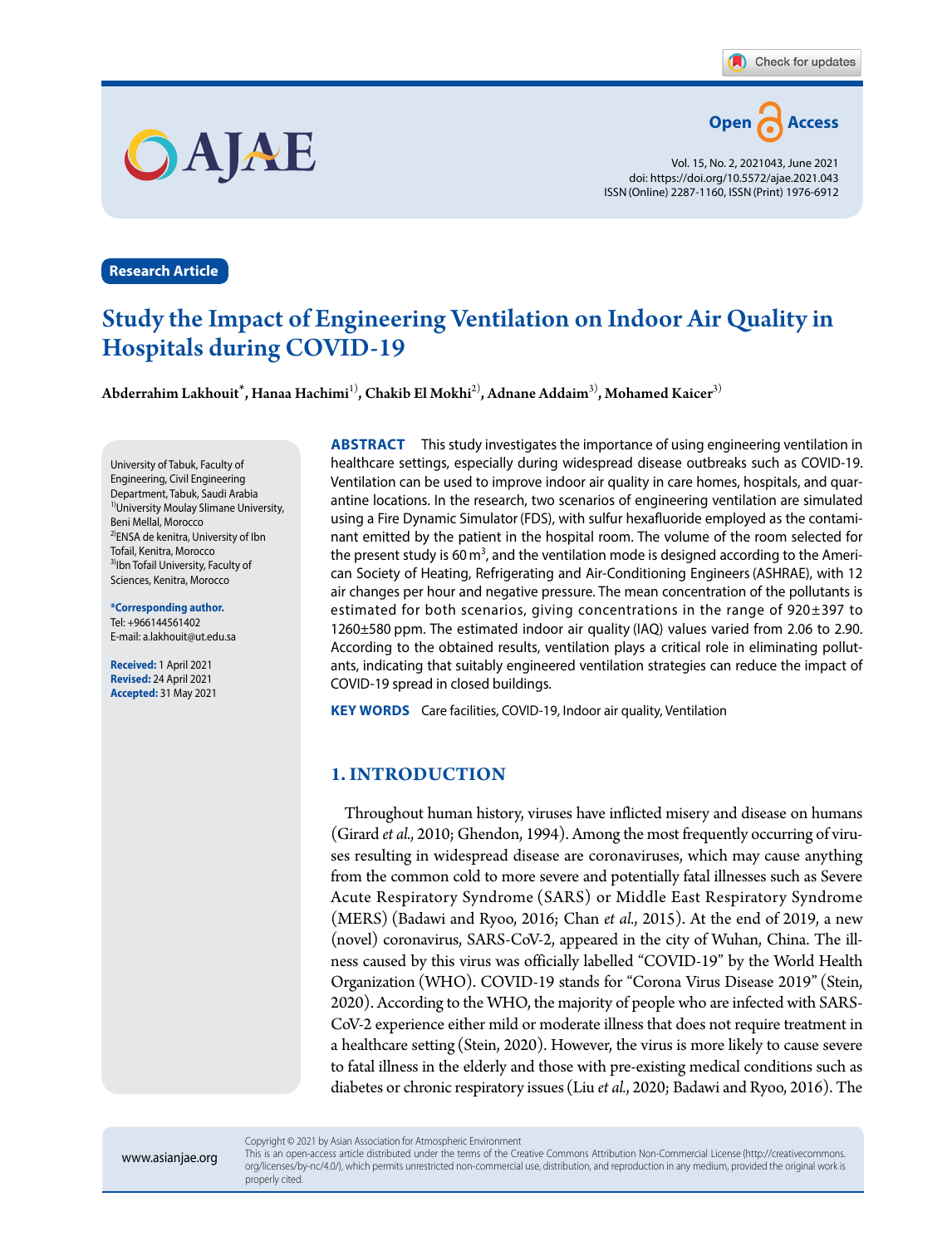virus is passed from person to person in a number of ways, including droplet infection when a person with COVID-19 coughs, sneezes, or speaks (Chinazzi *et al.*, 2020; Goldmann, 2000). These droplets are relatively heavy, do not travel far, and quickly sink to the ground. However, people can catch COVID-19 if they breathe in the infected droplets (Bahl *et al.*, 2020). Another way that SARS-CoV-2 spreads from person to person is via fomites (Pitol and Julian, 2020). When droplets from a person's cough, sneeze, or "talk spray" land on surfaces near the infected person, other people may catch the disease by touching these surfaces (doorknob, elevator button, handrail, etc.) and then touching their face, particularly their mouth, nose and eyes (Stein, 2020). Virus particles that cause COVID-19 may stay viable on fomites for up to several days, depending on environmental conditions (Stein, 2020). To reduce the impact of COVID-19, most countries around the world have imposed numerous restrictions of movement and socializing on their populations (Chinazzi *et al.*, 2020). Some restrictions are very stiff, such as prohibiting people from going outside for several days (Chinazzi *et al.*, 2020). Most domestic and international borders are also closed (Chinazzi *et al.*, 2020). Even without the threat of contracting COVID-19, governments have been paying more and more attention to air quality over the past few decades, both indoor and outdoor. In the present study, the investigations are focused on indoor air quality (IAQ), as addressing IAQ is key to protecting human health in a closed building. The design and control of ventilation strategies is of great importance to IAQ(Fan *et al.*, 2020; Zhu *et al.*, 2020). In isolation rooms, the layout of the furniture and the strategies applied to the ventilation process can have a profound influence on both pollutant distribution and airflow patterns (Cheong and Phua, 2006). Tung *et al.* (2009) found that a room's ventilation efficiency is the greatest at –15.0 Pa/24  $\rm h^{-1}$ , and that this efficiency accordingly decreases when at  $-15.0$  Pa/12  $\rm h^{-1}$ ,  $-8.0$  $Pa/24 h^{-1}$ ,  $-5.0 Pa/24 h^{-1}$ ,  $-2.5 Pa/24 h^{-1}$ ,  $-8.0 Pa/12$ h<sup>-1</sup>, –5.0 Pa/12 h<sup>-1</sup>, or –2.5 Pa/12 h<sup>-1</sup>. The tests were carried out in a hospital room that had ventilation air change rates of 3.  $h^{-1}$ , 6.  $h^{-1}$ , and 12.  $h^{-1}$ , which was accomplished through mixing the air distribution and maintaining a steady temperature steady of 22°C(Zhang *et al.*, 2021; Bolashikov *et al.*, 2012). In a related study, Bolashikov *et al.* (2012) discovered broad variations in peak concentration levels, ranging between 194 and 10,228 ppm, inclusive. Based on their respective study results, Bolashikov

that optimal ventilation rates should be around 10 to 12. h<sup>-1</sup>. Other research results concerning hospital isolation room ventilation systems noted that the technique of "low-level extraction" was highly effective in decreasing pollutant and contamination levels (Cho, 2019). The research also found that air exchange rate and room dimension were key factors that prevented or mitigated isolation room contamination(Hui *et al.*, 2011). An additional finding in the literature proposes that negative pressure rooms can be optimal at infection control in hospitals or other institutional settings where contaminants may be spread through aerosols or droplets (Ghorui, 2020; Li *et al.*, 2020). Based on recent findings, there is a strong possibility of airborne transmission of SARS-CoV-2 in indoor air environments (Noorimotlagh *et al.*, 2020). However, there is currently widespread debate among researchers and scientists about the routes of transmission of the virus, including airborne transmission, especially in indoor environments (Noorimotlagh *et al.*, 2020). In this paper, the potential aerosol transmission of SARS-CoV-2 in the indoor air of hospital wards with confirmed COVID-19 patients was investigated. Isolating or quarantining at home has become the global norm nowadays to protect people from the virus. At the same time, however, there is a lack of information on how the virus spreads and who is susceptible to contracting the virus, which may be leading to poor IAQ(Zakaria Abouleish, 2020). Medical staff are being infected in healthcare buildings, even while wearing personal protective equipment (PPE) (Stewart *et al.*, 2020). Accordingly, the role of engineering ventilation strategies in reducing the spread of the novel coronavirus within enclosed buildings, including hospitals, was investigated, as engineered ventilation may provide the key to mitigating the transmission of diseases inside enclosed structures. To protect public health, the role of engineering ventilation in improving IAQ in hospitals and other healthcare environments to reduce the spread of SARS-CoV-2 should be closely considered (Miller *et al.*, 2020). However, to date, only a few studies have investigated how engineering ventilation might lead to COVID-19 reductions (Dai and Zhao, 2020; Morawska *et al.*, 2020). In the present study, a Fire Dynamic Simulator (FDS) is used to simulate air profiles in a selected room, and sulfur hexafluoride  $(SF_6)$  is employed as the contaminant emitted by the patient in the hospital room. Additionally, the room is under negative pressure to eliminate any dispersion of the contaminant to other areas of the hospital.

*et al.* (2012) as well as Zhang *et al.* (2021) recommended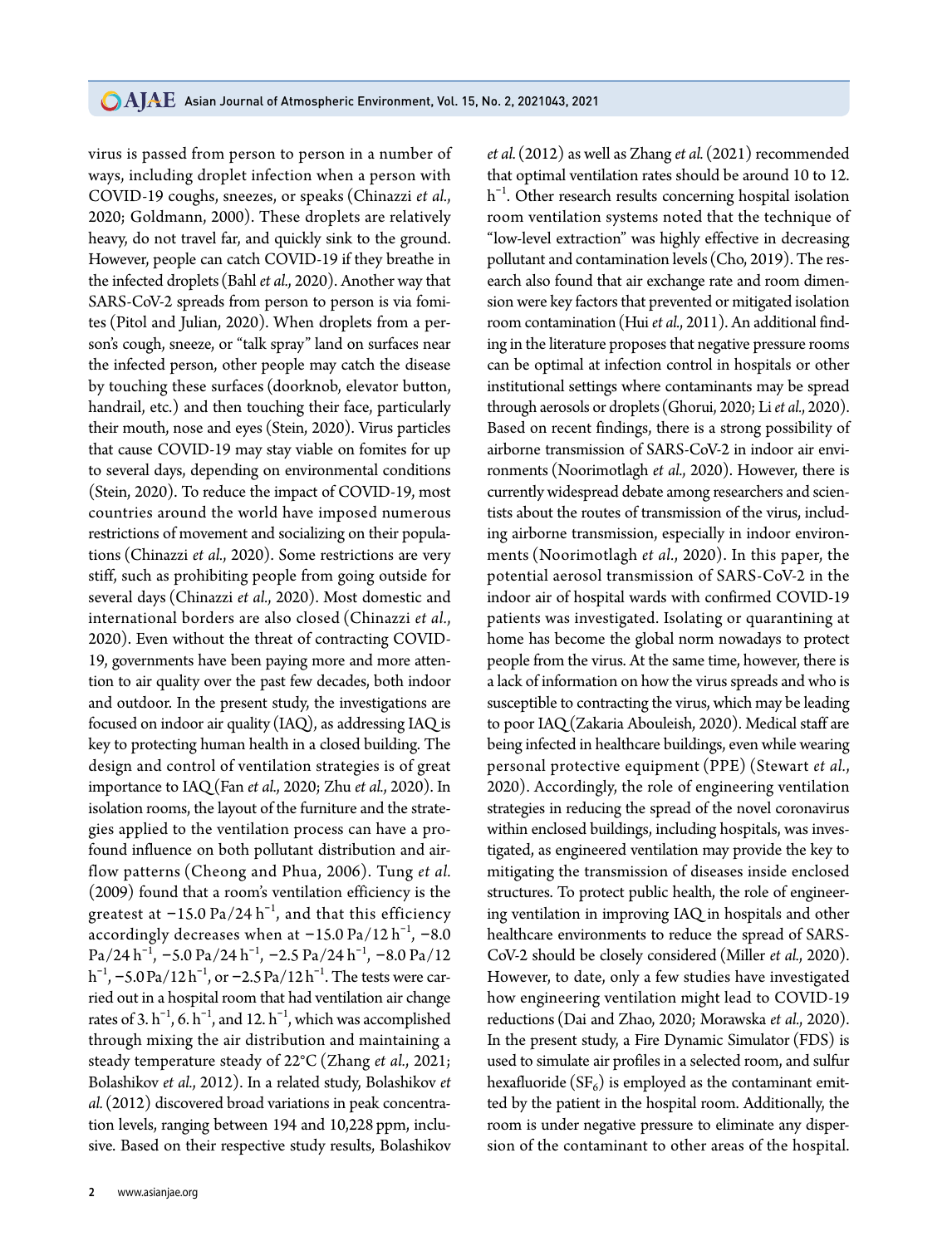The engineering ventilation is designed according to the specifications of the American Society of Heating, Refrigerating and Air-Conditioning Engineers (ASHRAE) (Sánchez-Barroso and García Sanz-Calcedo, 2019). The main objective of the present paper is to study the effect of engineering ventilation to improve IAQ in the hospital sector. Improving IAQ in hospitals can be a key to reducing the spread of contaminants in hospitals and thus reducing the impact of COVID-19. To achieve the main objective, the concentration of a pollutant in the room is estimated. The pollutant here is SARS-CoV-2 transported by a bio-aerosol emitted by the patient.

### **2. MATERIALS AND METHODS**

To investigate the indoor air quality in the isolated room (L = 4.2 m; W = 4.2 m; H = 3.4 m), FDS was used to simulate the movement of air and to gauge temperature profiles. FDS is a computational fluid dynamics (CFD) model of fire-driven fluid flow. The Hydrodynamic Model FDS software described in this work numerically solves a form of the Navier-Stokes equations appropriate for lowair velocity thermally driven flow, with an emphasis on smoke and heat transport from fires. The FDS results are visualized in Smokeview. More details are given in the supplemental material. The meshing is summarized in the Table 1. The selected room has an area of 17.64 square meters and a volume of 60 cubic meters (see Fig. 1). The room contains some obstacles, such as the bed of the patient, medical tables, a few chairs, and computer. We also assume that a physician, nurse, and patient are in the room.

The measurement points are selected in the room as shown in Fig. 2. These measurement points are distributed across three horizontal planes at respective heights of 0.6, 1.2 and 1.8 m. Furthermore, the concentration of  $SF_6$ 

is estimated in each exhaust fan and supply air fan. Two scenarios of simulations are investigated, as reported in Table 2. In the first scenario, the exhaust fans are placed in the ceiling of the room as the supply air fans. In the first scenario, the supply air fan on the left side is set to "ON" (see Fig. 2), while in the second scenario, the supply air on the left side is set to "OFF". In the second scenario, the exhaust air fans are positioned on the left wall (see Fig. 2), not in the ceiling. The sizes and coordinates of the fans are reported in Table 2. According to ASH RAE norms, the flow rate of the supply air is set at 12 air changes per hour, which corresponds to  $0.20 \,\mathrm{m}^3/\mathrm{s}$ . The temperature in the room is fixed at 18°C. The room is



**Fig. 1.** Geometry of selected room.

**Table 1.** Characteristic of the used mesh.

| Characteristics of Mesh | Mesh |                                      |
|-------------------------|------|--------------------------------------|
| Total node              |      | 3 265 920                            |
| Average node size       | X    | $1.3 \text{ cm}$                     |
|                         | 7.   | $1.3 \text{ cm}$<br>$1.4 \text{ cm}$ |

| Scenario | Equipment                                   | $X_{\min}(m)$ | $X_{\text{max}}(m)$ | $Y_{\min}(m)$ | $Y_{\text{max}}(m)$ | $Z_{\min}(m)$ | $Z_{\text{max}}(m)$ |
|----------|---------------------------------------------|---------------|---------------------|---------------|---------------------|---------------|---------------------|
|          | Exhaust fan 1                               | 1.35          | 1.60                | 0.35          | 0.75                | 3.40          | 3.40                |
|          | Exhaust fan 2                               | 0.20          | 0.60                | 0.35          | 0.75                | 3.40          | 3.40                |
|          | Supply air fan 3 (located in the left wall) | 2.70          | 3.10                | 4.20          | 4.20                | 1.80          |                     |
| 2        | Exhaust fan 3                               | 0.20          | 0.60                | 4.20          | 4.20                | 0.50          | 0.90                |
| 2        | Exhaust fan 4                               | 3.70          | 4.10                | 4.20          | 4.20                | 0.50          | 0.90                |
| 1 and 2  | Supply air fan 1                            | 1.30          | 2.10                | 1.70          | 1.80                | 3.40          | 3.40                |
| 1 and 2  | Supply air fan 2                            | 0.50          | 3.60                | 3.90          | 4.00                | 3.40          | 3.40                |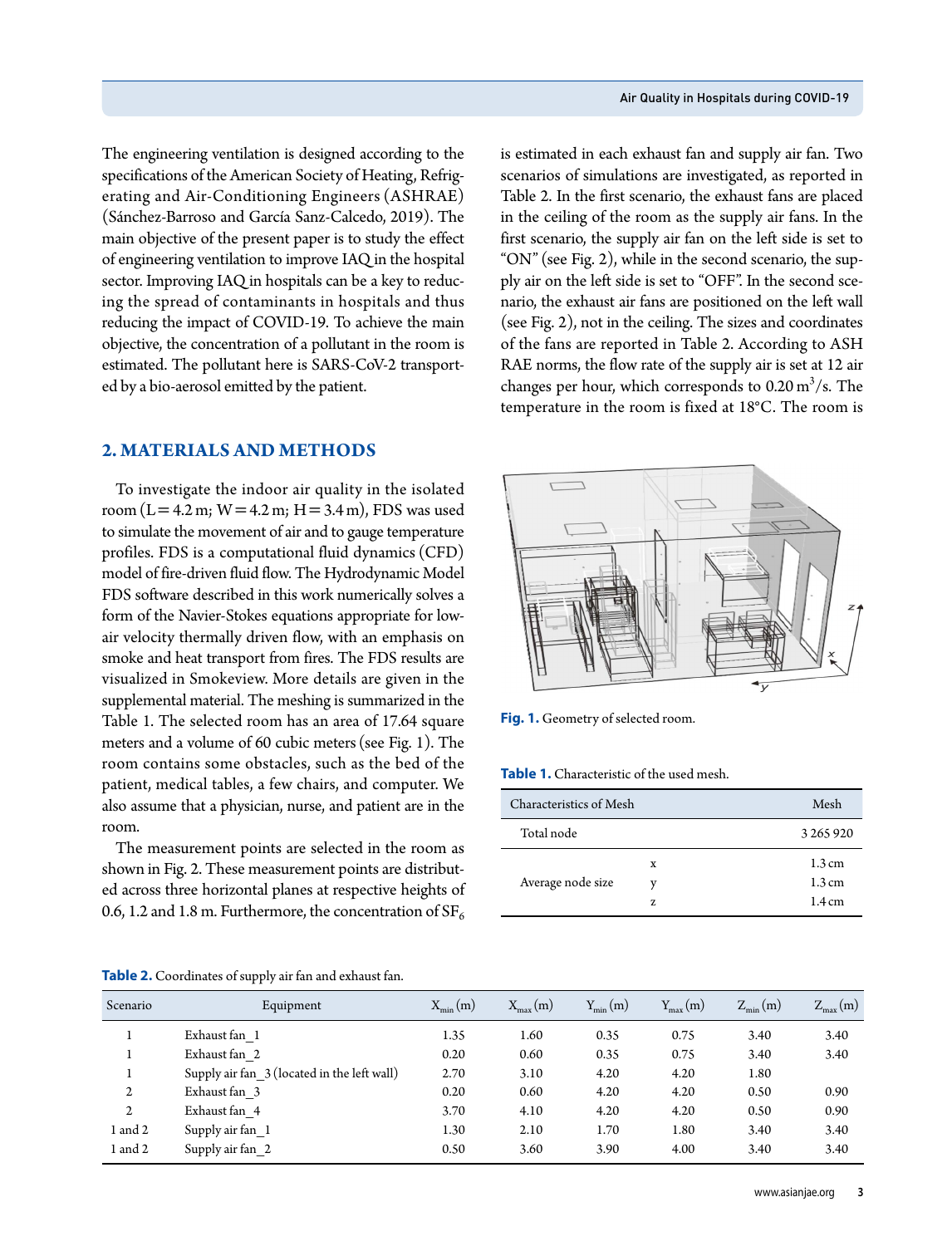### $\bigcirc$   $\rm AIAE$  Asian Journal of Atmospheric Environment, Vol. 15, No. 2, 2021043, 2021



Fig. 2. Sampling points.

under negative pressure to avoid the spread of the SARS-CoV-2 virus, in case of COVID-19. The dynamic pressure applied on the door is 1 Pa. The heat flux emitted by each person in the room is estimated to be  $80 \,\mathrm{W/m^2}$ . The computer used by the medical staff emits  $70 \,\mathrm{W/m^2}$ . The source of contamination (SF<sub>6</sub>) is modeled by an area of 6  $\text{cm}^2$  releasing a mass flow per unit area of 0.17 kg/s/m<sup>2</sup>  $(6 L/min)$ . This flow corresponds to the average air flow emitted by an adult. The mean of the pollutant is estimated by the following equation:

$$
[SF_6]_{mean} = \frac{1}{9} \sum_{i=1}^{3} \sum_{j=1}^{3} [SPij1]
$$
 (1)

where SPij1 is the sampling point in the plane  $z = 0.6$  m. For other points, 1 should be replaced by 2 for  $z = 1.2$  m and 1 by 3 for  $z = 1.8$  m to estimate  $SF_6$  concentrations in these two planes.

To study the effectiveness of each scenario of ventilation, the IAQ was estimated by the following equation:

$$
\varepsilon = \frac{C_{\text{exhaust air fan}} - C_{\text{supply air fan}}}{C_{\text{mean concentration in the room}} - C_{\text{supply air fan}}}
$$
(2)

where  $C_{\text{supply air fan}}$  is the concentration of the pollutant in the supply air fan. In this case, it is considered equal zero. There are no sources of contaminant coming from outside and the air is considered clean.

C<sub>exhaust air fan</sub> is the concentration of pollutant in the exhaust air fans.

C<sub>mean concentration in the room</sub> is the mean concentration of the pollutant in the room.

According to the hypothesis, Equation 3 can be exp-



Fig. 3. Variations of  $SF_6$  concentrations for scenario 1.



Fig. 4. Numerical simulation of contaminant distribution in room (Scenario 1).

ressed as:

$$
\varepsilon = \frac{C_{\text{exhaust air fan}}}{C_{\text{mean concentration in the room}}}
$$
(3)

### **3. RESULTS AND DISCUSSION**

To study the IAQ in the isolated room, FDS was used to simulate the movement of air and temperature profiles. The concentrations of contaminant are estimated numerically and compared with literature. Variations in  $SF<sub>6</sub>$  concentrations are shown in Figs. 3 and 5 for scenarios 1 and 2. For both ventilation scenarios, the  $SF_6$  concentration is stable after 400 s. The concentrations stabilize for the three levels from 400 s, except for the peak at 700 s at a height of 0.60 m. Note that there is not a significant difference in the average concentration of  $SF_6$  for the three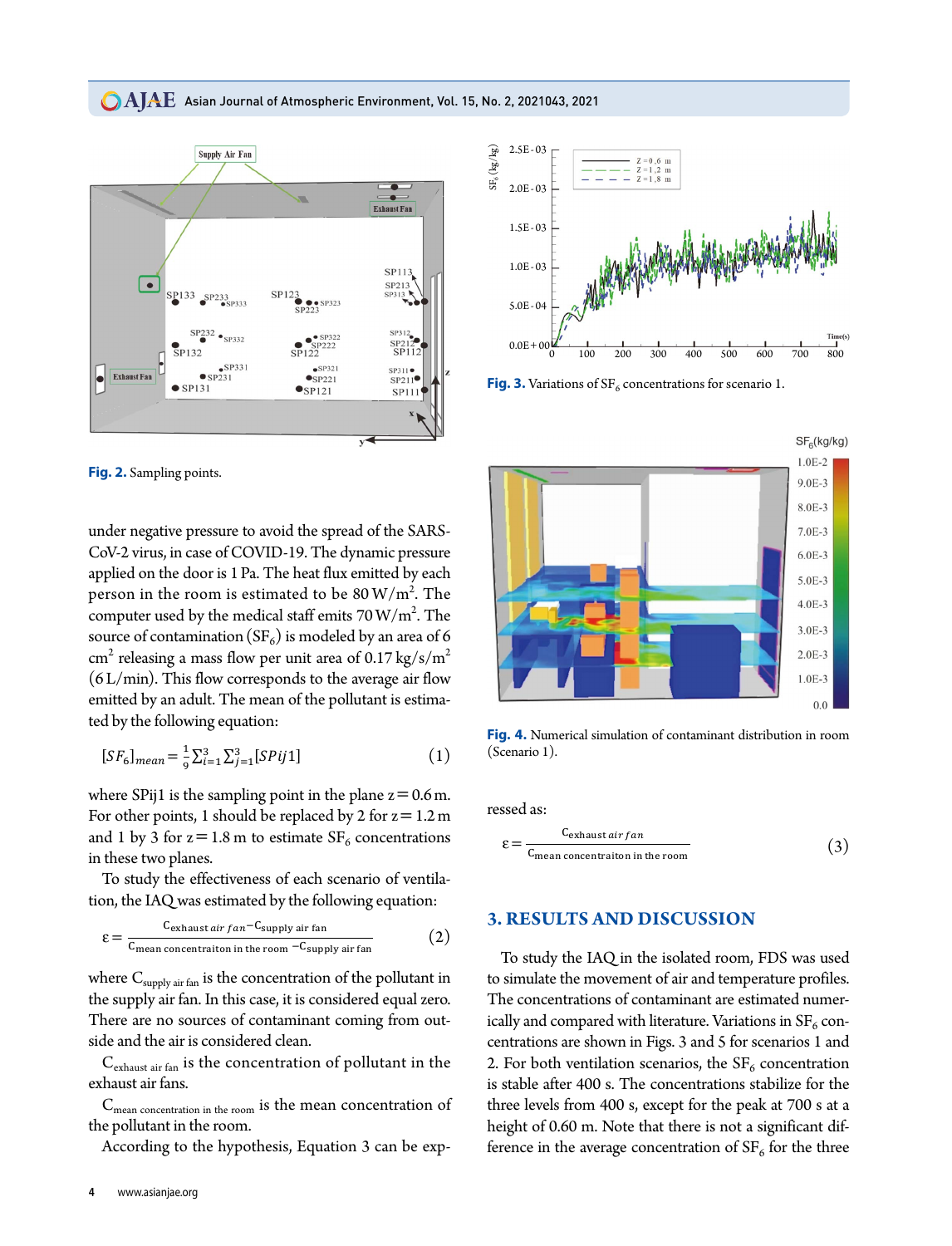| <b>Table 3.</b> Mean concentrations of different types of $SF_6$ for $z = 1.8$ m. |  |  |
|-----------------------------------------------------------------------------------|--|--|
|                                                                                   |  |  |

| Scenario | $[SF_6]$ mean in ppm |     |
|----------|----------------------|-----|
|          | 920                  | 397 |
|          | 1260                 | 580 |

levels. The mean concentrations, which are estimated in the range time of 600 to 800s, are reported in Table 3.

The mean concentrations are in the range of  $920 \pm 397$ to  $1260 \pm 580$  ppm for scenarios 1 and 2, respectively. As can be seen in Table 3, the mean concentration obtained during scenario 2 is greater than that obtained during scenario 1. The distribution of the pollutant in the three planes is shown in Figs. 4 and 6. We choose three levels: (i)  $z = 0.6$  m, (ii)  $z = 1.2$  m, and (iii)  $z = 1.8$  m. For both scenarios 1 and 2, we apply the concentration of  $SF<sub>6</sub>$  vs time and then observe the differences between the two scenarios, as shown in Figs. 3 and 5. The results obtained during scenario 1 are reported in Fig. 3, while Fig. 5 shows the results for scenario 2. The difference is due to the placement of supply air fans and exhaust air fans and to the supply air in the left wall that is OFF during the second scenario. The average concentration is comparable for the three heights considered, which seems to indicate good mixing conditions in the room. Although the fluctuations in the mass concentration are significant, the mean value of the concentrations is stable from 400s.

The role of the ventilation installed in the left wall is significant during this study. Note that the addition of two wall exhaust grilles located 50cm from the floor leads to a deterioration in air quality. High concentration values of the pollutant are observed in the plane  $z=0.6$  m and  $z=1.2$  m. As we considered in this study that an average person(medical staff) measures 1.80m in height, the first scenario can reduce the impact of the medical staff significantly, as shown in Fig. 4.

In scenario 2, medical staff were shown to be affected. The high values of the pollutant concentration emitted by the patient were on the level of  $z=1.2$  and  $z=1.8$  m, as illustrated in Fig. 6. For the position of the medical staff, we suggest being on the left side (see Fig. 2) of the patient. In fact, a dynamic pressure of 1 Pa that was applied to the door of the room to stop the spread of the contaminants could be applied to other places in healthcare settings during an outbreak.

In order to evaluate the role played by engineering ventilation and its strategies, another index is used in the



**Fig. 5.** Variations of  $SF_6$  concentrations for scenario 2.



**Fig. 6.** Numerical simulation of contaminant distribution in room (Scenario 2).

| Table 4. Values of IAQ. |  |
|-------------------------|--|
|-------------------------|--|

| Scenario 1 | Scenario 2 |
|------------|------------|
| 2.90       | 2.06       |

present study (Eqs. 2 and 3). The  $\varepsilon$  index will be used to quantify the effectiveness of ventilation to remove pollutants from a room (Table 4). The ventilation scenario is effective for removing pollutants if  $\varepsilon > 1$ . In this case, the scenario represents a good ventilation engineering solution. However, if  $\varepsilon < 1$ , there is an accumulation of contaminants in the room. Hence, the room can be dangerous for medical staff and visitors. Furthermore, the room should be under negative pressure. This could be related to, for example, the existence of recirculation zones where the contaminants accumulate.

According to obtained results based on ventilation sce-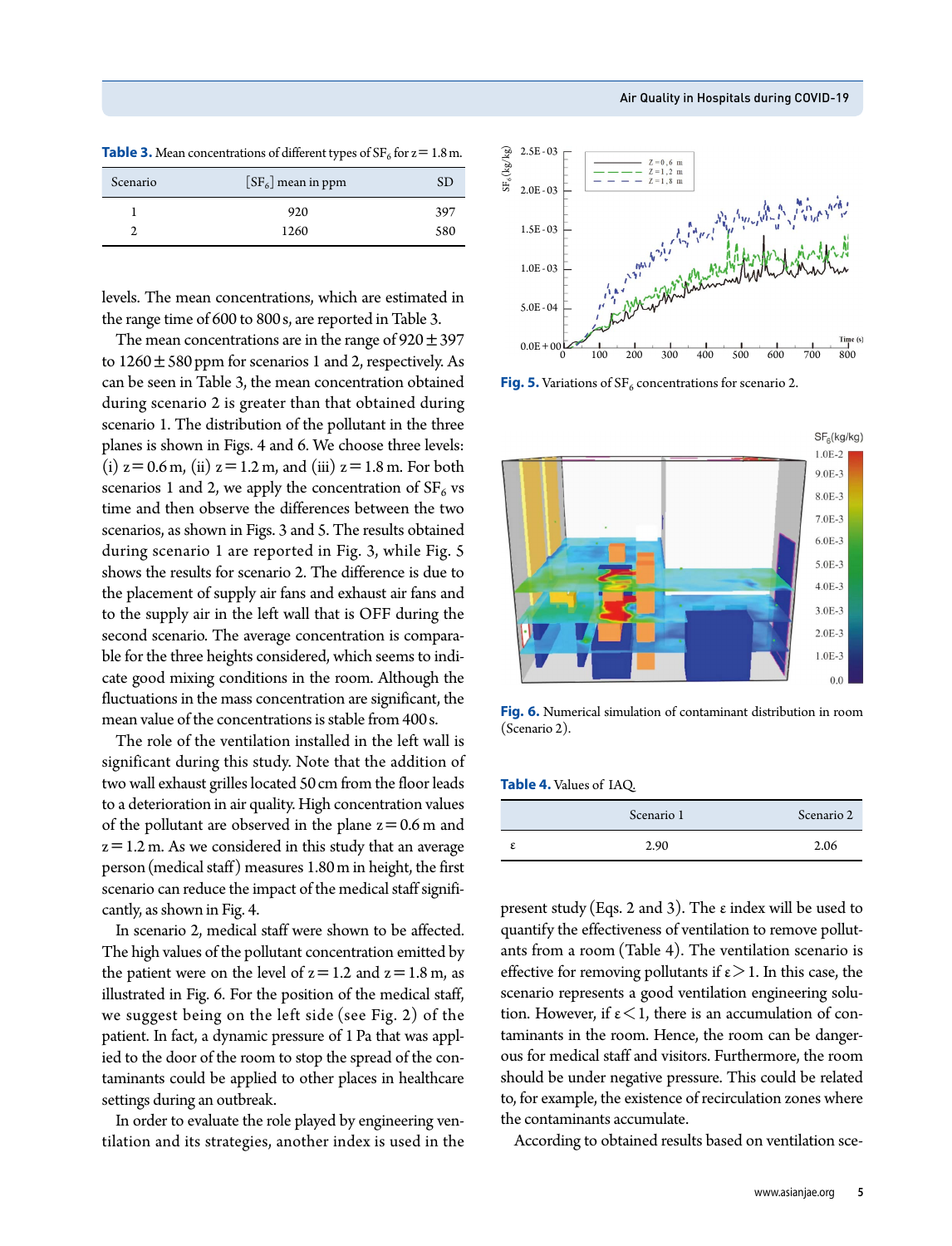**CAJAE** Asian Journal of Atmospheric Environment, Vol. 15, No. 2, 2021043, 2021

narios 1 and 2, the ventilation strategies can be considered an excellent tool for reducing the impact of the SARS-CoV2 virus and the COVID-19 illness that it causes. Scenario 1 ventilation gives promising results, as it can reduce the impact of contamination by 28.96% compared to scenario 2 ventilation. This difference can be attributed to the location of the supply air and exhaust air fans in the room. The location of these fans can play a pivotal role in eliminating viruses, bio-aerosols, and contaminants in closed buildings, especially in hospitals. The level of exposure of hospital staff to  $SF_6$  is higher in scenario 2. Concentrations in the order of  $8 \times 10^{-3}$  kg of  $SF_6/kg$  of air are obtained for the two staff members standing to the patient's left. This value is significantly higher than the results obtained for scenario 1. On the other hand, the staff member located at the back of the patient is no more exposed with this ventilation scenario than in the previous cases (concentration in the order of  $2 \times 10^{-3}$  kg of  $SF_6/kg$  of air in the inhalation zone).

### **4. CONCLUSIONS**

In the present paper, the role of engineering ventilation in a closed building was investigated. To simulate the indoor quality and virus spread in hospitals, a room with a volume of 60  $\mathrm{m}^{3}$  was selected and two scenarios of ventilation were simulated using FDS, with sulfur hexafluoride serving as the contaminant emitted by the patient. The ventilation mode was designed according to the American Society of Heating, Refrigerating and Air-Conditioning Engineers (ASHRAE). Furthermore, the room was under negative pressure and there were 12 air changes per hour. The mean concentrations of the pollutants were estimated for both scenarios, showing them to be in the range of  $920 \pm 397$  to  $1260 \pm 580$  ppm. Additionally, indoor air quality (IAQ) was estimated, and its value varied from 2.06 to 2.90. According to the obtained results, the applied ventilation strategy played a key role in eliminating pollutants, indicating that ventilation can reduce the impact of COVID-19 spread in a closed building. In the case of a closed room of quarantine that can be considered as an isolated room and it should be under negative pressure, the scenario 1 gave promising results and should be selected as the best engineering solution for reducing the spread of COVID-19 in closed buildings and healthcare settings.

### **ACKNOWLEDGEMENT**

The authors of this paper thank the Deanship of scientific research at University of Tabuk - Kingdom of Saudi Arabia and my scientific collaborators. This work was supported by the Deanship of Scientific Research at University of Tabuk [grant number S-0048-1441].

### **REFERENCES**

- Badawi, A., Ryoo, S.G. (2016) Prevalence of comorbidities in the Middle East respiratory syndrome coronavirus (MERS-CoV): a systematic review and meta-analysis. International Journal of Infectious Diseases, 49, 129-133.
- Bahl, P., Doolan, C., de Silva, C., Chughtai, A.A., Bourouiba, L., MacIntyre, C.R. (2020) Airborne or droplet precautions for health workers treating COVID-19? The Journal of Infectious Diseases, jiaa189. https://doi.org/10.1093/infdis/ jiaa189
- Barrero, D., Hardy, J.P., Reggio, M., Ozell, B. (2004) CFD and realistic visualization for the analysis of fire scenarios. In ACM SIGGRAPH 2004 Posters. p. 101. Los Angeles, California: ACM.
- Bolashikov, Z.D., Melikov, A.K., Kierat, W., Popiołek, Z., Brand, M. (2012) Exposure of health care workers and occupants to coughed airborne pathogens in a double-bed hospital patient room with overhead mixing ventilation. HVAC&R Research, 18(4), 602-615. https://doi.org/10.1080/10789669. 2012.682692
- Chan, J.F., Lau, S.K., To, K.K., Cheng, V.C., Woo, P.C., Yuen, K.-Y. (2015) Middle East respiratory syndrome coronavirus: another zoonotic betacoronavirus causing SARS-like disease. Clinical Microbiology Reviews, 28(2), 465-522.
- Cheong, K., Phua, S. (2006) Development of ventilation design strategy for effective removal of pollutant in the isolation room of a hospital. Building and Environment, 41(9), 1161-1170.
- Chinazzi, M., Davis, J.T., Ajelli, M., Gioannini, C., Litvinova, M., Merler, S., Pastore Y Piontti, A., Mu, K., Rossi, L., Sun, K., Viboud, C., Xiong, X., Yu, H., Halloran, M.E., Longini, I.M., Jr, Vespignani, A. (2020) The effect of travel restrictions on the spread of the 2019 novel coronavirus (COVID-19) outbreak. Science, 368(6489), 395-400.
- Cho, J. (2019) Investigation on the contaminant distribution with improved ventilation system in hospital isolation rooms: Effect of supply and exhaust air diffuser configurations. Applied Thermal Engineering, 148, 208-218. https://doi.org/10. 1016/j.applthermaleng.2018.11.023
- Dai, H., Zhao, B. (2020) Association of the infection probability of COVID-19 with ventilation rates in confined spaces. Building Simulation, 13(6), 1321-1327. https://doi.org/10. 1007/s12273-020-0703-5
- Fan, D.-Y., Wang, Q.-Q., Zhao, L., Liu, M.-L. (2020) Status, standards, technologies and existing problems of residential ventilation in China. Indoor and Built Environment, 29(4),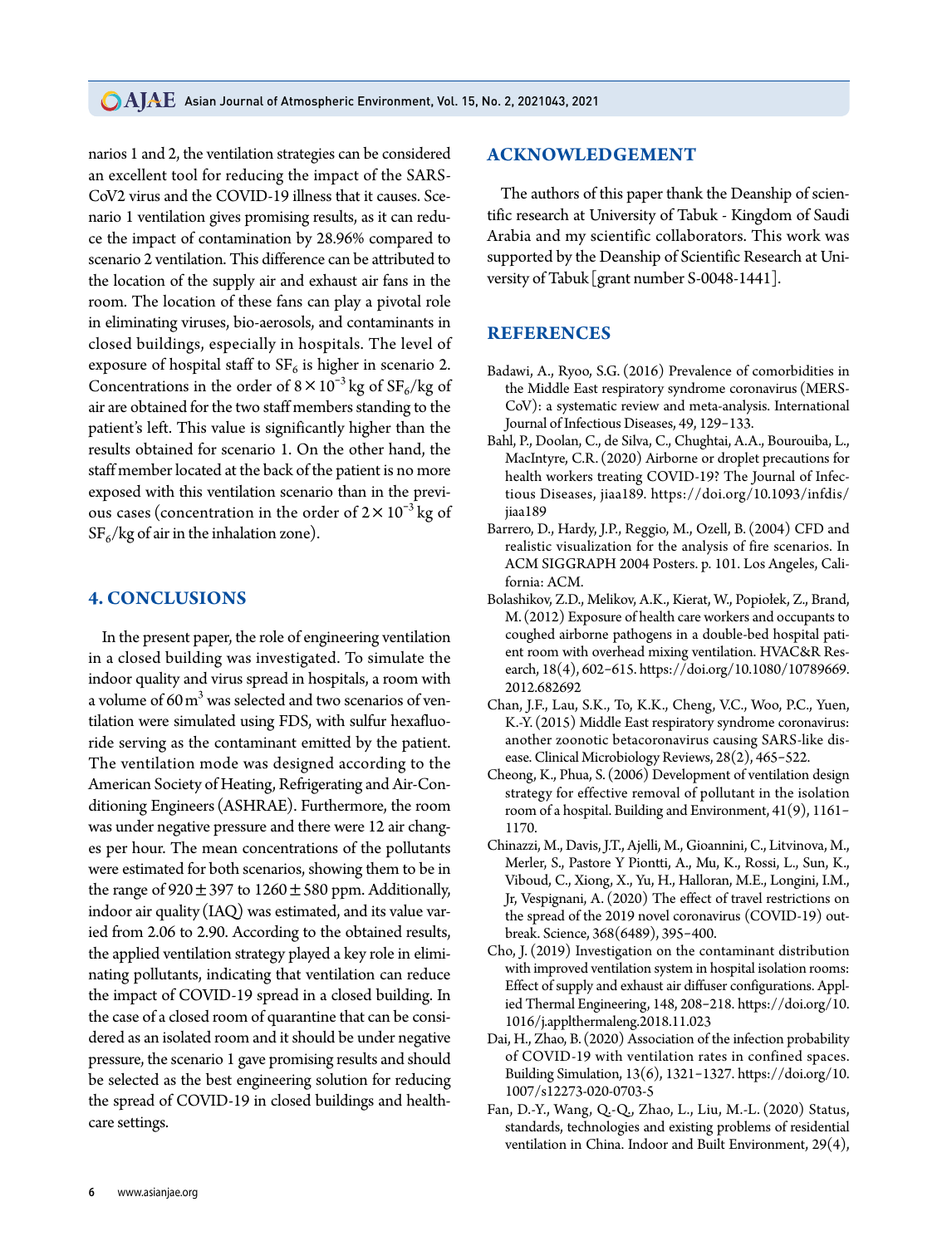485-495. https://doi.org/10.1177/1420326x19862604

Foias, C., Temam, R. (1984) Determination of the solutions of the Navier-Stokes equations by a set of nodal values. Mathematics of Computation, 43(167), 117-133.

- Ghendon, Y. (1994) Introduction to pandemic influenza through history. European Journal of Epidemiology, 10(4), 451-453.
- Ghorui, S. (2020) CFD study of ventilation in a room maintained under negative-pressure to prevent airborne contamination.
- Girard, M.P., Tam, J.S., Assossou, O.M., Kieny, M.P. (2010) The 2009 A (H1N1) influenza virus pandemic: A review. Vaccine, 28(31), 4895-4902.
- Goldmann, D.A. (2000) Transmission of viral respiratory infections in the home. The Pediatric Infectious Disease Journal, 19(10), 97-102.
- Hui, D.S., Chow, B.K., Chu, L., Ng, S.S., Lai, S.T., Gin, T., Chan, M.T. (2011) Exhaled air dispersion and removal is influenced by isolation room size and ventilation settings during oxygen delivery via nasal cannula. Respirology, 16(6), 1005-1013.
- Li, H., Zhong, K., Zhai, Z.J. (2020) Investigating the influences of ventilation on the fate of particles generated by patient and medical staff in operating room. Building and Environment, 180, 107038.
- Liu, P.P., Blet, A., Smyth, D., Li, H. (2020) The science underlying COVID-19: implications for the cardiovascular system. Circulation, 142, 68-78.
- McGrattan, K.B., Baum, H.R., Rehm, R.G., Hamins, A., Forney, G.P., Floyd, J.E., Hostikka, S. (2013) Fire Dynamics Simulator (Version 4), Technical Reference Guide. NIST Special Publication, vol. 1018.
- Miller, S.L., Nazaroff, W.W., Jimenez, J.L., Boerstra, A., Buonanno, G., Dancer, S.J., Kurnitski, J., Marr, L.C., Morawska, L., Noakes, C. (2020) Transmission of SARS-CoV-2 by inhalation of respiratory aerosol in the Skagit Valley Chorale superspreading event. Indoor Air 31(2), 314-323.
- Morawska, L., Tang, J.W., Bahnfleth, W., Bluyssen, P.M., Boerstra, A., Buonanno, G., Cao, J., Dancer, S., Floto, A., Franchimon, F., Haworth, C., Hogeling, J., Isaxon, C., Jimenez, J.L.,

Kurnitski, J., Li, Y., Loomans, M., Marks, G., Marr, L.C., Mazzarella, L., Melikov, A.K., Miller, S., Milton, D.K., Nazaroff, W., Nielsen, P.V., Noakes, C., Peccia, J., Querol, X., Sekhar, C., Seppänen, O., Tanabe, S.-i., Tellier, R., Tham, K.W., Wargocki, P., Wierzbicka, A., Yao, M. (2020) How can airborne transmission of COVID-19 indoors be minimised? Environment International, 142, 105832.

- Noorimotlagh, Z., Jaafarzadeh, N., Martínez, S.S., Mirzaee, S.A. (2020) A systematic review of possible airborne transmission of the COVID-19 virus (SARS-CoV-2) in the indoor air environment. Environmental Research, 110612.
- Pitol, A.K., Julian, T.R. (2020) Community Transmission of SARS-CoV-2 by Fomites: Risks and Risk Reduction Strategies. medRxiv, 2020.2011.2020.20220749. https://doi.org/ 10.1101/2020.11.20.20220749
- Sánchez-Barroso, G., García Sanz-Calcedo, J. (2019) Evaluation of HVAC design parameters in high-performance hospital operating theatres. Sustainability, 11(5), 1493.
- Stein, R.A. (2020) COVID-19 and rationally layered social distancing. International Journal of Clinical Practice, 74(7), 13501.
- Stewart, C.L., Thornblade, L.W., Diamond, D.J., Fong, Y., Melstrom, L.G. (2020) Personal protective equipment and COVID-19: a review for surgeons. Annals of Surgery, 272(2), e132.
- Tung, Y.-C., Hu, S.-C., Tsai, T.-I., Chang, I.L. (2009) An experimental study on ventilation efficiency of isolation room. Building and Environment, 44(2), 271-279.
- Zakaria Abouleish, M.Y. (2020) Indoor Air Quality and Coronavirus Disease (COVID-19). Public Health, 191, 1-2. https:// doi.org/10.1016/j.puhe.2020.04.047
- Zhang, Y., Han, O., Li, A., Hou, L.A., Olofsson, T., Zhang, L., Lei, W. (2021) Adaptive wall-based attachment ventilation: A comparative study on its effectiveness in airborne infection isolation rooms with negative pressure. Engineering. https:// doi.org/10.1016/j.eng.2020.10.020
- Zhu, H.-C., Yu, C.W., Cao, S.-J. (2020) Ventilation online monitoring and control system from the perspectives of technology application. Indoor and Built Environment, 29(4), 587-602. https://doi.org/10.1177/1420326x19878586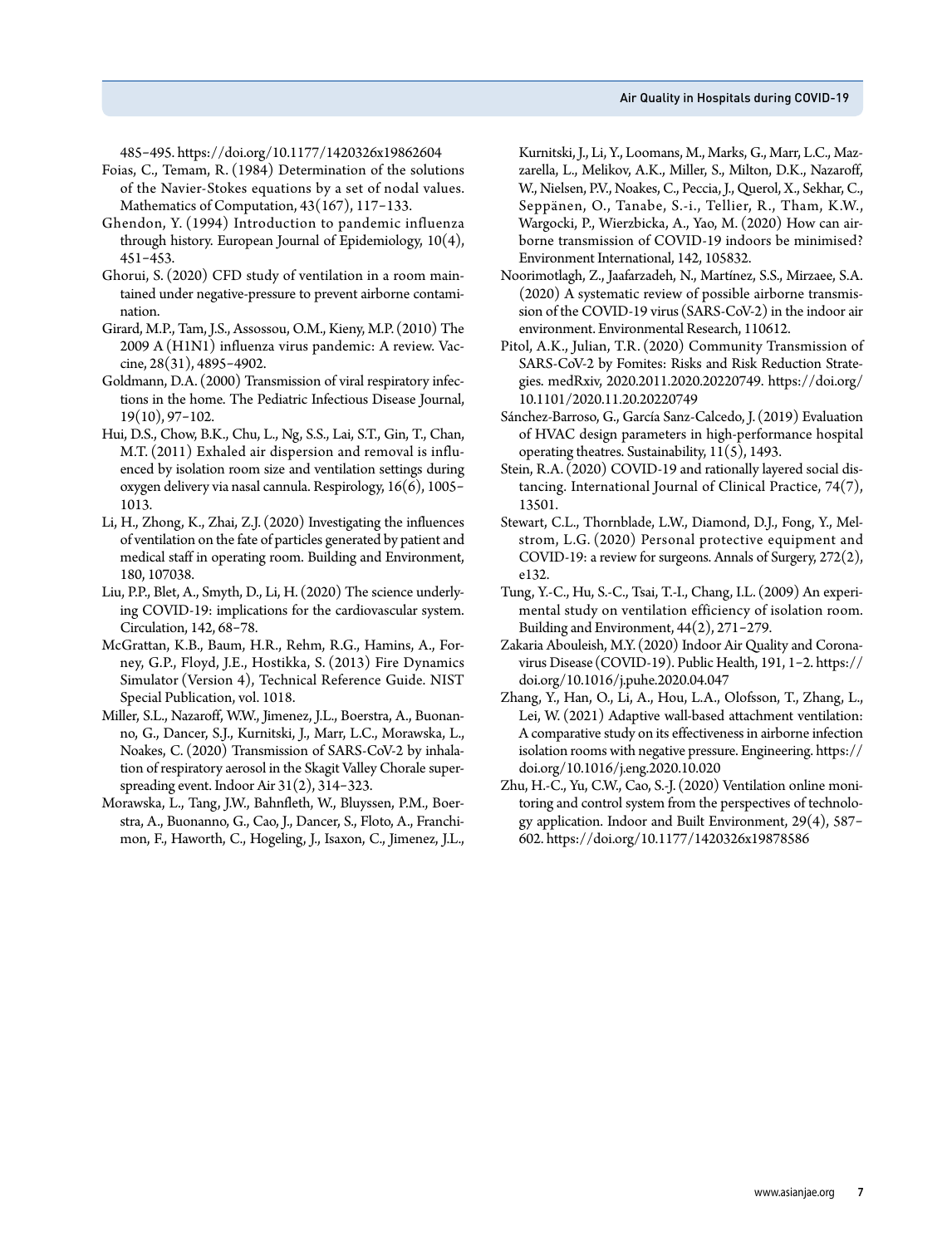In this study, the FDS software (version 5) was used. FDS is developed by the National Institute of

### **SUPPLEMENTARY MATERIALS** handling systems and sprinkler/detector activation studies. The other half consists of residential **SUPPLEMENTARY MATERIALS**

# **Fire Dynamics Simulator (FDS)**<br> *And industrial fire reconstructions* (McGrattan et al., 2013). The design of smoke reconstructions (McGrattan et al., 2013).

An FDS is a computational fluid dynamics (CFD) model of fire-driven fluid flow. The software described in this document numerically solves a form of the Navier-Stokes equations appropriate for low-air velocity thermally-driven flow,<br>The an approach on amoles and best transport from fires. with an emphasis on smoke and heat transport from fires. ment numerically solves a form of the Navier-Stokes equations appropriate for low-air velocity therma

In this study, the FDS software (version 5) was used. FDS is developed by the National Institute of Standards and  $\pi_{1,1}$ Technology (NIST). The first version of FDS was publicly released in February 2000. To date, about half of the applications of the model have been for the design of smoke handling systems and sprinkler/detector activation studies. The other half consists of residential and industrial fire reconstructions (McGrattan *et al.*, 2013).

### **Hydrodynamic Model**  $\bf Hvdrodramic\ Model$

The Hydrodynamic Model FDS numerically solves a form of the Navier-Stokes equations, which are appropriate for low air velocity thermally-driven flow, with an emphasis on smoke and heat coming from fires. The core algorithm is an explicit predictor-corrector scheme with second-order accuracy in space and time. Turbulence is treated by means of explicit predictor-corrector scheme with second-order accuracy in space and time. Turbulence is treated by the Joseph Smagorinsky form of Large Eddy Simulation (LES). The LES is the default mode of operation (Barrero *et al.,*<br>2004) 2004).  $\frac{1}{\pi}$  Tosenh Smagorinsky form of Larg 04).<br>El ciencio de Carto de Carto de Carto de Carto

The equations of conservation of mass and momentum written in a system of Cartesian coordinates are as follows (Foise 1084).  $(Foias, 1984)$ :  $\frac{1984}{2}$ .

Equation of conservation of mass:

$$
\frac{\partial \rho}{\partial t} + u \cdot \nabla \rho = -\rho \nabla \cdot u \tag{1}
$$

where:

 $\rho =$ Air density (kg/m<sup>3</sup>)  $\nabla = \text{Operator } \text{rad}$ .  $\vec{u}$  = Flow velocity  $\ddot{P}$  $y = Au$  defined wnere.<br>a = Air dansity

Equation of conservation of momentum:  $\mathcal{L}$  diation of conservation (mathematical)  $F$ quation of conservation of me Equatio

$$
\frac{\partial u}{\partial t} + u \times \omega + \nabla \mathcal{H} = \frac{1}{\rho} \Big( (\rho - \rho_0) \vec{g} + f_b + \nabla \cdot \tau_{ij} \Big)
$$
\n(2)

\nwhere

where  $\theta$  +  $\theta$  =  $\theta$  +  $\theta$  +  $\theta$  +  $\theta$  +  $\theta$  +  $\theta$  +  $\theta$  +  $\theta$  +  $\theta$  +  $\theta$  +  $\theta$  +  $\theta$  +  $\theta$  +  $\theta$  +  $\theta$  +  $\theta$  +  $\theta$  +  $\theta$  +  $\theta$  +  $\theta$  +  $\theta$  +  $\theta$  +  $\theta$  +  $\theta$  +  $\theta$  +  $\theta$  +  $\theta$  +  $\theta$  +  $\theta$  +  $\theta$  $H =$ Pressure

 $\mathbf{C}$  +  $\mathbf{C}$  $\overrightarrow{g}$  = Vector of gravity (m/s<sup>2</sup>).  $\frac{1}{2}$  gravity (m/s<sup>2</sup>).  $y =$  vector or gravity (m/s).  $\overrightarrow{a}$  = Vector of gravity (m/s<sup>2</sup>).

Such that:

 $\omega =$  Air velocity component on z (m/s).  $(u.\nabla)u = \frac{\nabla|u|^2}{2} - u$ − × (3)  $\frac{a_1}{2} - u \times \omega$  (3)  $\sqrt{|\mathbf{u}|^2}$  $V$ ) $u = \frac{u}{2} - u \times \omega$ 

ir velocity component on  $z(m/s)$ .  $\frac{1}{2}$  ,  $\frac{1}{2}$  ,  $\frac{1}{2}$ 

$$
\mathcal{H} = |u|^2/2 + \mathcal{p}/\rho_{\infty} \tag{4}
$$

 $\rho_{\infty}$  = Density of ambient air (kg/m<sup>3</sup>).

$$
\delta_{ij} = \begin{cases} 1 \text{ si } i = j \\ 0 \text{ si } i \neq j \end{cases} \tag{5}
$$

ℋ = |u|  $\alpha$  delta and  $\alpha$  and  $\alpha$  (4)  $\alpha$  (4)  $\alpha$  (4)  $\alpha$  (4)  $\alpha$  (4)  $\alpha$  (4)  $\alpha$  (4)  $\alpha$  (4)  $\alpha$  $\delta_{ij}$  = Kronecker delta  $\frac{1}{2}$  +  $\frac{1}{2}$  +  $\frac{1}{2}$  +  $\frac{1}{2}$  +  $\frac{1}{2}$  +  $\frac{1}{2}$  +  $\frac{1}{2}$  +  $\frac{1}{2}$  +  $\frac{1}{2}$  +  $\frac{1}{2}$  +  $\frac{1}{2}$  +  $\frac{1}{2}$  +  $\frac{1}{2}$  +  $\frac{1}{2}$  +  $\frac{1}{2}$  +  $\frac{1}{2}$  +  $\frac{1}{2}$  +  $\frac{1}{2}$  +  $\frac{1$  $\mathbf{R}$  is a set of  $\mathbf{S}$  is a set of  $\mathbf{S}$  is a set of  $\mathbf{S}$  is a set of  $\mathbf{S}$  is a set of  $\mathbf{S}$  is a set of  $\mathbf{S}$  is a set of  $\mathbf{S}$  is a set of  $\mathbf{S}$  is a set of  $\mathbf{S}$  is a set of  $\mathbf{S}$  is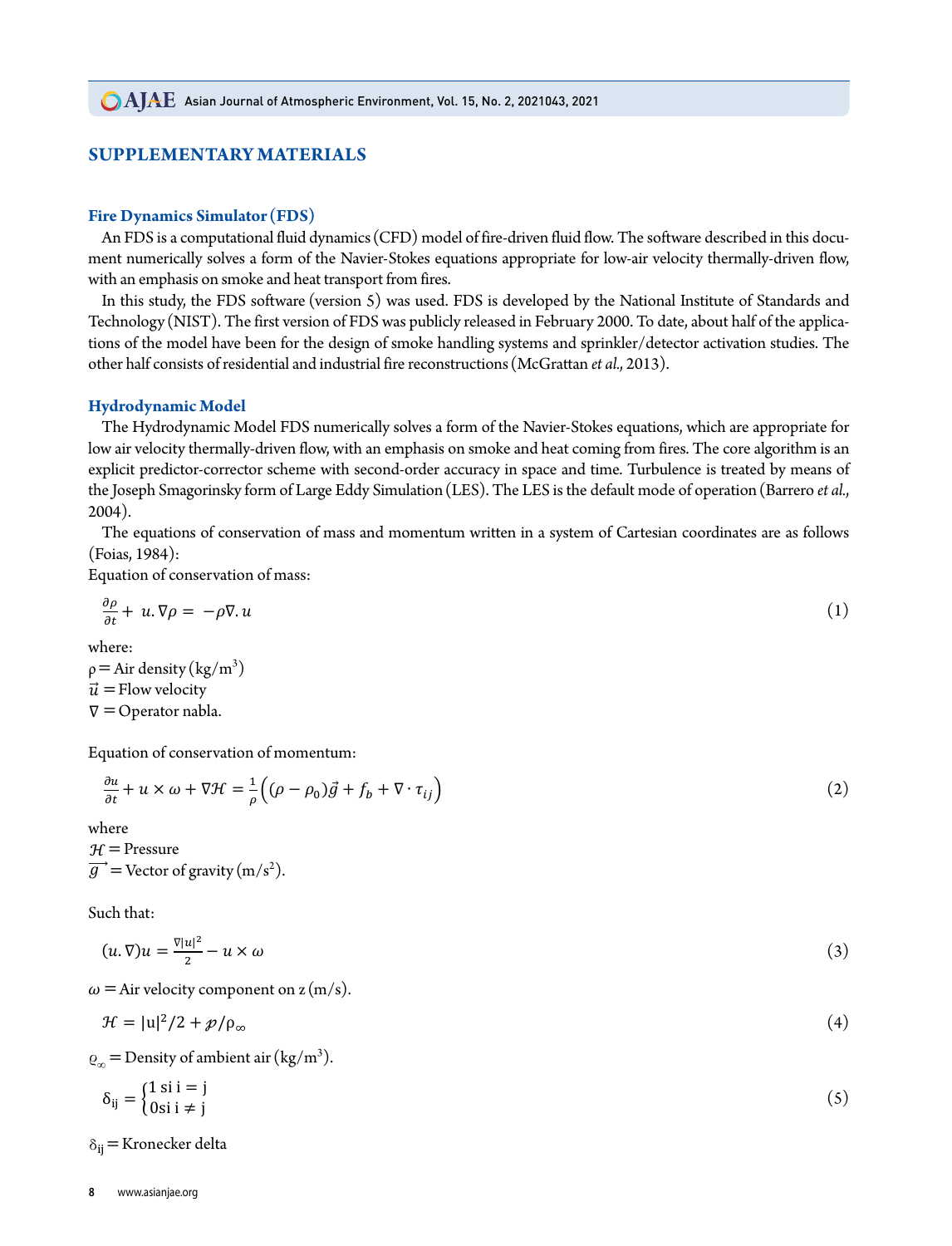$$
S_{ij} = \frac{1}{2} \left( \frac{\partial u_i}{\partial x_j} + \frac{\partial u_j}{\partial x_i} \right) \tag{6}
$$

 $\mathcal{S}_{\mathcal{A}}$  $S_{ij}$  = Strain tensor symmetric rate.

 $\mathcal{S}^{\mathcal{A}}_{\mathcal{A}}$  = Kronecker delta delta delta delta delta delta delta delta delta delta delta delta delta delta delta delta delta delta delta delta delta delta delta delta delta delta delta delta delta delta delta

### **Smokeview**

*SHOKE*  $S_{\rm 1.5}$  software developed as FDS by NIST. It is used to view the geometry, mesh size, and *Smokeview*  Smokeview is software developed as FDS by NIST. It is used to view the geometry, mesh size, and results obtained by FDS and includes several visualization techniques.

#### results obtained by FDS and includes several visualization techniques. The several visualization techniques. The several visualization of the several visualization of the several visualization of the several visualization results obtained by FDS and includes several visualization techniques. **Mesh**

For a typical bunding design simulation using 1 Do, a large volume or space is simulated. In describing this computation volume, one or more subsections of the overall volume are referred to as a 'mesh' and entered as '&ME  $F_{\rm{1}}$  for a typical building the using process sign simulation using  $F_{\rm{2}}$  and  $F_{\rm{2}}$  is simulated. In the space is simulated. In the space is simulated. In the space is simulated. In the space is simulated. In Passing Interface (MPI) feature allows for each mesh to be assigned to a specific processor using the MPI\_PROCESS For a typical building design simulation using FDS, a large volume of space is simulated. In describing this computa-FDS input file. In many cases, multiple meshes of different resolutions are required to accurately define the simulated domain. Most modern computers have multiple 'cores' or processors per CPU chip, and FDS through the Message<br>Consider the overall volume are referred to the multiple in the multiple of the multiple of the multiple of th keyword. This feature enables any number of meshes to be assigned to the same processor to improve simulation efficiency. In the present study, three different meshes have been tested:

(1) Dense Mesh(DM)

(2) Less Dense Mesh(LDM)

(3) Coarse Mesh(CM)

**Table 1.** Characteristic of the used meshes.

| Characteristics of Meshes       | Mesh DM                                                               | Mesh LMD                                                      | Mesh CM                                                   |
|---------------------------------|-----------------------------------------------------------------------|---------------------------------------------------------------|-----------------------------------------------------------|
| Total node                      | 3 265 920                                                             | 1 199 5 20                                                    | 547 200                                                   |
| Average node size in x, y and z | $1.3$ cm (in x)<br>$1.3 \text{ cm (in y)}$<br>$1.4 \text{ cm (in z)}$ | $1.7$ cm (in x)<br>$1.7$ cm (in y)<br>$1.8 \text{ cm (in z)}$ | 2.1 cm (in x)<br>2.1 cm (in y)<br>$2.2 \text{ cm (in z)}$ |

### **FDS code**

```
&HEAD CHID='Hospital _ room', TITLE='Indoor air quality'/
& TIME T_END = 800.0/
&MISC SURF_DEFAULT='WALL',RESTART=.TRUE./
&INIT MASS FRACTION(1)=0.01!XXXXXXXXXXXXXXXXXXXXXXXXXXXXXXXXXXXXXXXXXXXXXXXXXXXXX
!Data
! Volume of room V = (4.2^*4.2)^*3.4 = 60 \text{ m}^3!12 ACH (According to ASHRAE)
!Hence, 60^*12 = 720 \text{ m}^3/\text{h} = 0.2 \text{ m}^3/\text{s}!TMP_FRONT=18°C
!XXXXXXXXXXXXXXXXXXXXXXXXXXXXXXXXXXXXXXXXXXXXXXXXXXXXX
!Mesh
&MESH IJK=60,60,16, XB=0.0,4.20,0.0,4.20,0.0,0.20/
&MESH IJK=60,60,120, XB=0.0,4.20,0.0,4.20,0.20,3.20/ 
&MESH IJK=60,60,16, XB=0.0,4.20,0.0,4.20,3.20,3.40/
!XXXXXXXXXXXXXXXXXXXXXXXXXXXXXXXXXXXXXXXXXXXXXXXXXXXXX
!SF6
XXXXXXXXXXXXXXXXX
```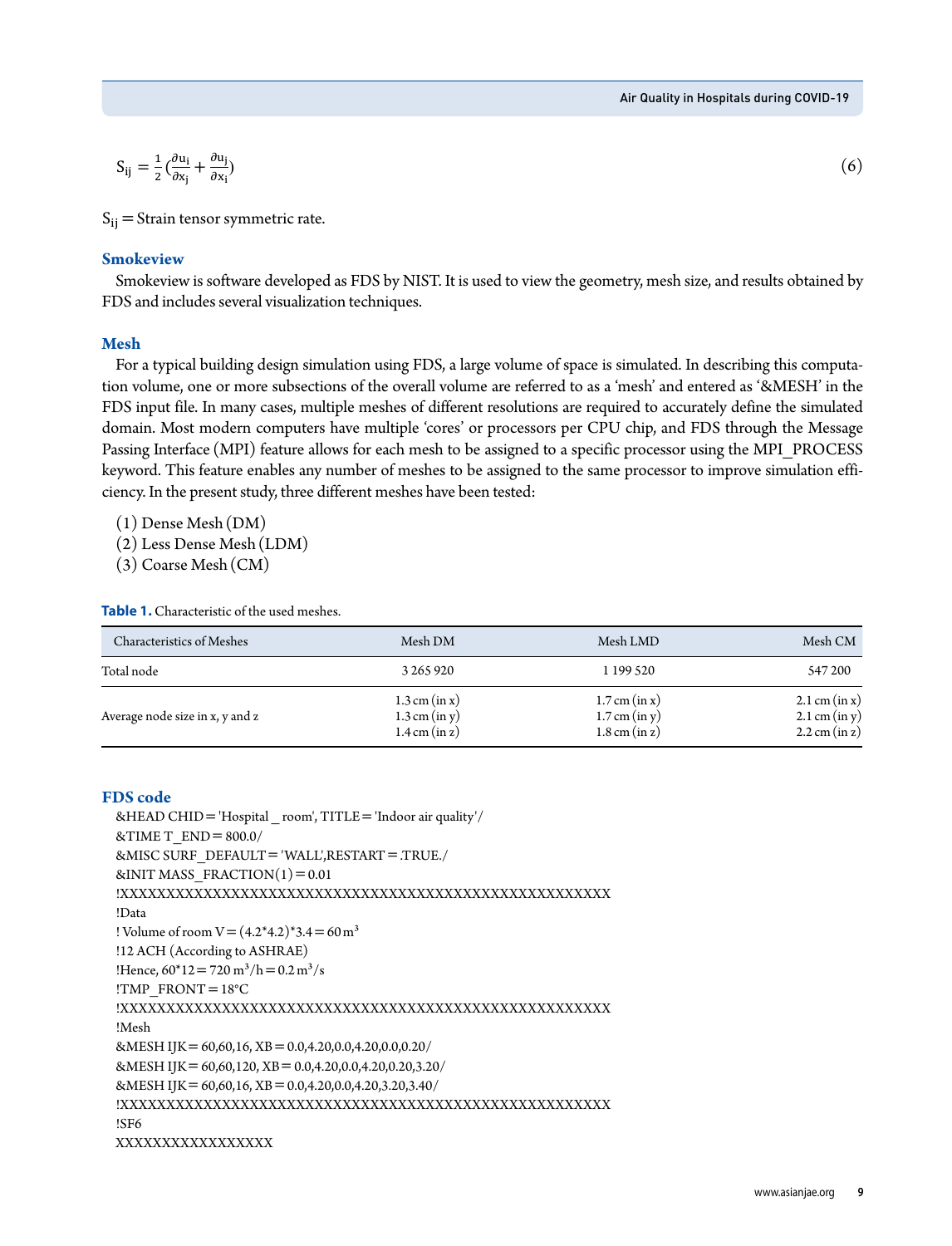### **CAIAE** Asian Journal of Atmospheric Environment, Vol. 15, No. 2, 2021043, 2021

```
&SPEC ID = 'SF6', MW = 146.05/
!XXXXXXXXXXXXXXXXXXXXXXXXXX
!VENTILATION
!Supply air fan
&VENT XB=0.50,3.60,3.90,4.00,3.40,3.40,SURF_ID='SUPPLY1'/
&VENT XB=1.30,2.10,1.70,1.80,3.40,3.40,SURF_ID='SUPPLY2'/
&VENT XB=1.40,2.20,0.0,0.0,0.0,2.20, SURF_ID='OPEN', DYNAMIC_PRESSURE=1.0/
&VENT XB=0.15,0.95,0.0,0.0,0.0,2.20, SURF_ID='OPEN', DYNAMIC_PRESSURE=1.0/
!XXXXXXXXXXXXXXXXXXXXXXXXXXXXXXXXXXXXXXXXXXXXXXXXXXXXX
!Exhaust air 
&VENT XB=0.20,0.60,0.35,0.75,3.40,3.40, SURF_ID='OPEN', COLOR='RED'/
&VENT XB=1.35,1.60,0.35,0.75,3.40,3.40, SURF_ID='OPEN', COLOR='RED'/
/&VENT XB=2.70,3.10,4.20,4.20,1.80,2.40, SURF_ID='OPEN', COLOR='RED'/
!XXXXXXXXXXXXXXXXXXXXXXXXXXXXXXXXXXXXXXXXXXXXXXXXXXXXXXXXXXXXXXXXXXXXXX
!Window
&OBST XB=0.80,1.90,4.15,4.20,0.80,3.40,SURF_ID='WOOD1'/
&OBST XB=2.30,3.40,4.15,4.20,0.80,3.40,SURF_ID='WOOD1'/
!Obstacles
&OBST XB=3.75,4.18,2.50,4.18,0.0,1.30,SURF_ID='WOOD'/
&OBST XB=3.75,4.18,2.00,2.50,0.0,1.80,COLOR='WHITE'/
!XXXXXXXXXXXXXXXXXXXXXXXXXXXXXXXXXXXXXXXXXXXXXXXXXXXXX
!Waiting_Room
&OBST XB=1.30,4.20,0.00,0.00,0.00,3.40/
&OBST XB=1.30,1.30,0.00,1.90,0.00,3.40/
&OBST XB=1.30,4.20,1.90,1.90,0.00,3.40/
&OBST XB=4.20,4.20,0.01,0.90,0.00,3.40/
&OBST XB=4.20,4.20,1.50,1.90,0.00,2.00/
&OBST XB=4.20,4.20,1.50,1.90,2.00,3.40/
&OBST XB=4.20,4.20,0.90,1.50,2.00,3.40/
&OBST XB=1.32,1.32,1.0,1.40,0.0,0.80, SURF_ID='chair'/
&OBST XB=1.32,1.70,1.0,1.0,0.0,0.40,SURF_ID='chair'/
&OBST XB=1.32,1.70,1.40,1.40,0.0,0.40,SURF_ID='chair'/
&OBST XB=1.32,1.70,1.0,1.40,0.30,0.40,SURF_ID='chair'/
&OBST XB=1.32,1.32,0.40,0.80,0.0,0.80, SURF_ID='chair'/
&OBST XB=1.32,1.70,0.80,0.80,0.0,0.40,SURF_ID='chair'/
&OBST XB=1.32,1.70,0.80,0.80,0.0,0.40,SURF_ID='chair'/
&OBST XB=1.32,1.70,0.40,0.80,0.30,0.40,SURF_ID='chair'/
!Tables in the room
&OBST XB=4.18,4.18,0.01,0.80,0.0,0.90, SURF_ID='WOOD'/
&OBST XB=2.80,2.80,0.01,0.80,0.0,0.90, SURF_ID='WOOD'/
&OBST XB=2.80,4.18,0.01,0.80,0.80,0.90, SURF_ID='WOOD'/&OBST XB=0.50,2.10,3.30,3.40,0.0,0.90,SURF_ID='WOOD'/
&OBST XB=0.50,2.10,4.00,4.10,0.0,0.90,SURF_ID='WOOD'/
&OBST XB=0.50,2.10,3.40,4.10,0.80,0.90,SURF_ID='WOOD'/
&OBST XB=0.0,0.50,0.60,0.70,0.0,0.90,SURF_ID='WOOD'/
&OBST XB=0.0,0.50,0.60,1.60,0.0,0.90,SURF_ID='WOOD'/
&OBST XB=0.00,0.50,0.60,1.60,0.90,1.00,SURF_ID='WOOD'/
&OBST XB=2.30,3.20,2.40,2.50,0.0,0.90, SURF_ID='WOOD'/
&OBST XB=2.30,3.20,3.00,3.10,0.0,0.90, SURF_ID='WOOD'/
&OBST XB=2.30,2.40,2.40,3.10,0.0,0.90, SURF_ID='WOOD'/
&OBST XB=2.50,2.60,2.40,3.10,0.0,0.90,SURF_ID='WOOD'/
&OBST XB=2.30,3.20,2.40,3.10,0.80,0.90,SURF_ID='WOOD'/
&OBST XB=2.30,3.20,2.40,3.10,0.90,1.10,COLOR='WHITE'/
!Bed of Patient
```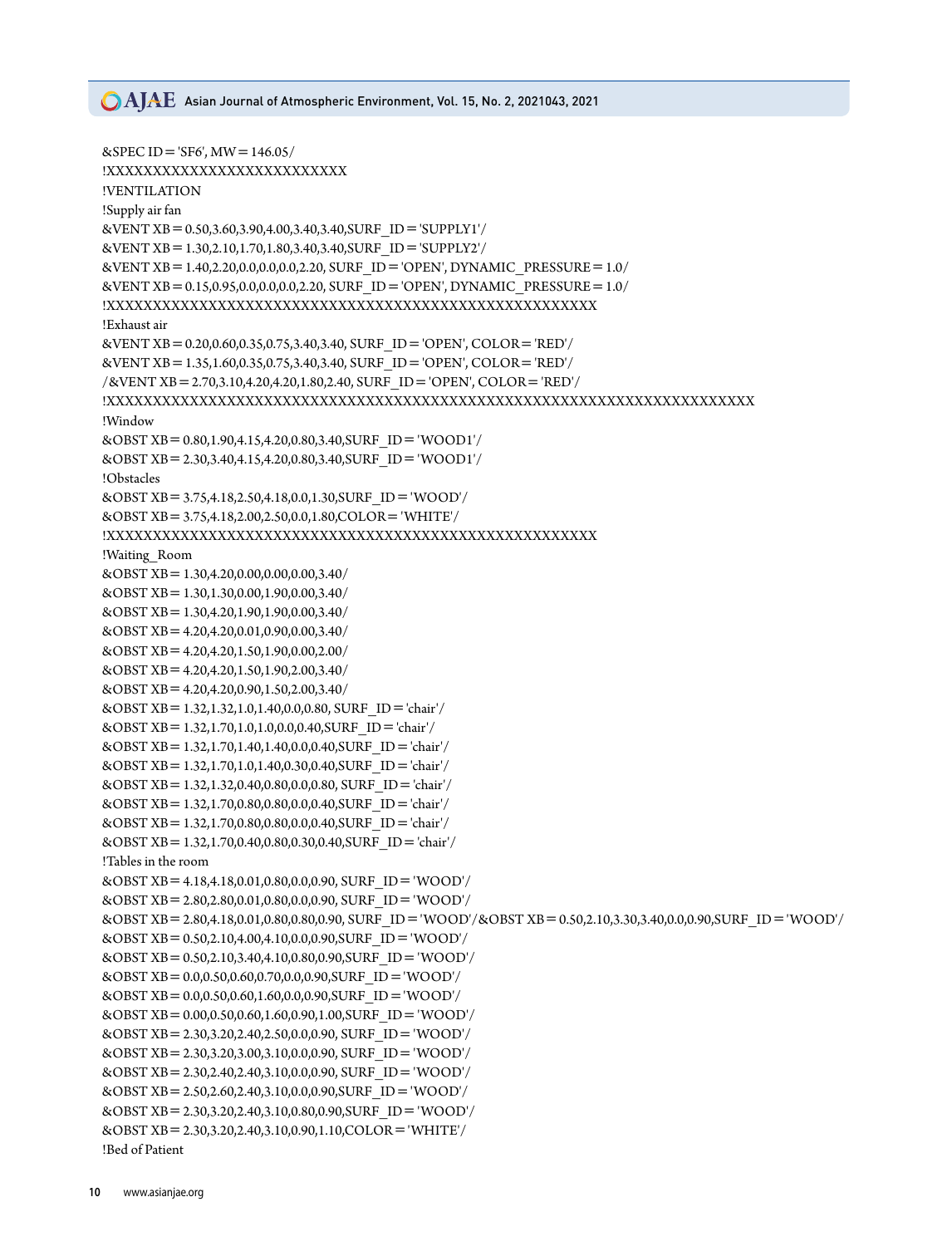```
&OBST XB=0.10,1.30,2.50,3.10,0.0,0.60,SURF_ID='UPHOLSTERY'/
&OBST XB=1.30,1.60,2.50,3.10,0.0,1.50,SURF_ID='UPHOLSTERY'/
!Medical Equipment
&OBST XB=1.40,2.0,3.55,3.95,0.90,1.10,COLOR='WHITE'/
&OBST XB=2.85,3.25,0.10,0.60,0.90,1.0,COLOR='WHITE'/
&OBST XB=3.50,4.10,0.05,0.75,0.90,1.10,COLOR='WHITE'/
!Computer in the Room
&OBST XB=0.95,1.0,3.60,3.90,0.95,1.20,SURF_ID='ORDI'/ Unit
&OBST XB=0.96,0.98,3.74,3.78,0.90,0.95,SURF_ID='ORDI'/
&OBST XB=0.70,1.0,3.45,3.55,0.90,1.20,SURF_ID='ORDI'/ Screen
!XXXXXXXXXXXXXXXXXXXXXXXXXXXXXXXXXXXXXXXXXXXXXXXXXXXXX
!Door
&OBST XB=0.15,0.95,0.0,0.02,0.02,2.20, SURF_ID='WOOD'/
&OBST XB=2.20,3.15,1.88,1.90,0.02,2.20, SURF_ID='WOOD'/
&OBST XB=1.40,2.20,0.0,0.02,0.02,2.20,SURF_ID='WOOD'/
!XXXXXXXXXXXXXXXXXXXXXXXXXXXXXXXXXXXXXXXXXXXXXXXXXXXXX
&OBST XB=0.90, 1.30,0.50,0.80,0.0,0.30,COLOR='BLACK'/
&OBST XB=2.70, 2.90,3.90,4.19,0.0,0.30,COLOR='BLACK'/
!XXXXXXXXXXXXXXXXXXXXXXXXXXXXXXXXXXXXXXXXXXXXXXXXXXXXX
!Light
&OBST XB=0.10,0.60,0.80,1.30,3.40,3.40, SURF_ID='LIGHT'/
&OBST XB=3.00,3.50,3.00,3.50, 3.40,3.40, SURF_ID='LIGHT'/
&OBST XB=0.50,1.00,3.00,3.50, 3.40,3.40, SURF_ID='LIGHT'/
/&OBST XB=1.50,2.00,2.00,2.50, 3.40,3.40, SURF_ID='LIGHT'/
!XXXXXXXXXXXXXXXXXXXXXXXXXXXXXXXXXXXXXXXXXXXXXXXXXXXX
!Occupants
&OBST XB=0.40,0.70,2.40,2.10,0.0,1.80,SURF_ID='SKIN'/
&OBST XB=1.00,1.30,2.40,2.10,0.0,1.80,SURF_ID='SKIN'/
&OBST XB=1.80,2.10,2.65,2.95,0.0,1.80,SURF_ID='SKIN'/
!Patient
&OBST XB=0.20,1.00,2.65,3.0,0.60,0.90,SURF_ID='SKIN'/
&OBST XB=1.00,1.30,2.65,3.0,0.60,1.20,SURF_ID='SKIN'/
&OBST XB=1.25,1.30,2.80,2.85,1.20,1.30,SURF_ID='SKIN'/
&OBST XB=1.20,1.30,2.75,2.85,1.30,1.40,SURF_ID='SHEET METAL'/ Sa tete
/&VENT XB=1.20,1.30,2.75,2.85,1.40,1.40,COLOR='RED', SURF_ID='SF6'/
/&SURF ID = 'SF6', MASS_FLUX(1) = 0.07315/ unites de MASS_FLUX (kg/s/m<sup>2</sup>)
\frac{\text{d}}{\text{d}x\text{SURF}} ID = 'SF6', MASS FRACTION(1) = 0.01
!XXXXXXXXXXXXXXXXXXXXXXXXXXXXXXXXXXXXXXXXXXXXXXXXXXXXX
&SURF ID = 'SUPPLY1', VOLUME_FLUX = -0.1367, TMP_FRONT = 18.0,
    COLOR='GREEN'/
\&SURF ID = 'SUPPLY2', VOLUME FLUX = -0.0633, TMP FRONT = 18.0,
    COLOR='GREEN'/
/&SURF ID='Extraction1', VOLUME_FLUX=0.073, COLOR='RED'/
/&SURF ID='Extraction2', VOLUME_FLUX=0.073, COLOR='RED'/
/&SURF ID='Extraction3', VOLUME_FLUX=0.074, COLOR='RED'/
&SURF ID='SKIN'
  HRRPUA=0.1 COLOR='FLESH'/
&SURF ID='SHEET METAL'
   FYI='18 guage sheet metal'
  RGB=0.20, 0.20, 0.20/
```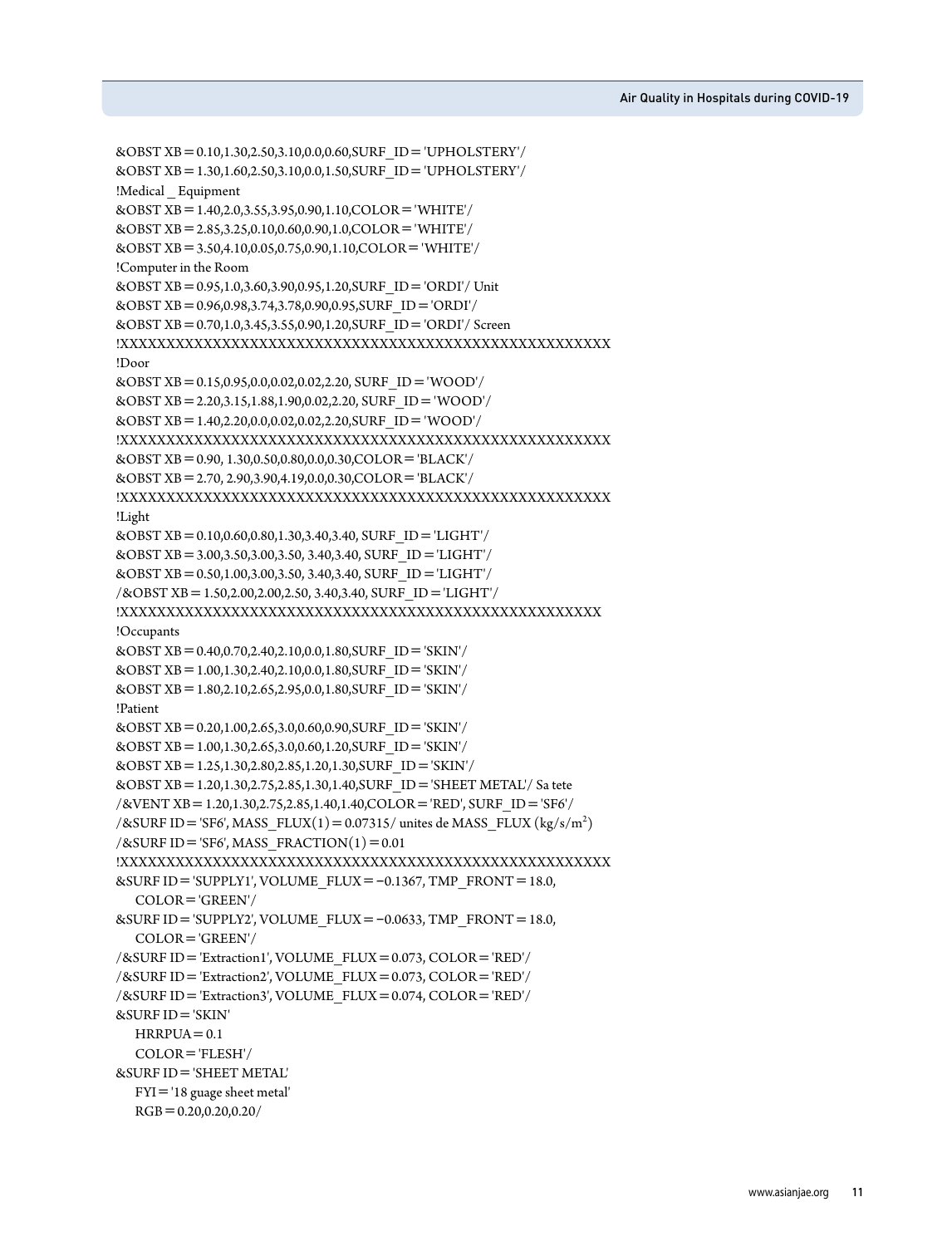### **CAJAE** Asian Journal of Atmospheric Environment, Vol. 15, No. 2, 2021043, 2021

```
&SURF ID='LIGHT', HRRPUA=0.15, COLOR='MAGENTA'/
&SURF ID='ORDI'
  HRRPUA = 0.07 COLOR='GOLDENROD'/
&SURF ID='SHEET METAL'
   FYI='18 guage sheet metal'
  RGB=0.20, 0.20, 0.20/&SURF ID='WOOD', COLOR='BLUE'/ 
&SURF ID = 'WOOD1', RGB = 0,255/
&SURF ID='chaise'
   COLOR='TEAL'/
&MATL ID='GYPSUM PLASTER'
   FYI='Quintiere, Fire Behavior'
   CONDUCTIVITY=0.48
   SPECIFIC_HEAT=0.84
  DENSITY = 1440./&SURF ID='laveur'
  COLOR = 'SILVER' MATL_ID='STEEL'
   THICKNESS=0.01/
&MATL ID='STEEL'
   FYI='Properties from NUREG-1805 pg. 2-11'
   SPECIFIC_HEAT=0.465
   CONDUCTIVITY=54.0
   DENSITY=7850.0/
&SURF ID='WALL'
   RGB=200,200,200
   MATL_ID='GYPSUM PLASTER'
  THICKNESS=0.012/&MATL ID='FOAM'
   FYI='Properties completely fabricated'
   SPECIFIC_HEAT=1.0
   CONDUCTIVITY=0.05
  DENSITY=40.0N_REACTIONS = 1NU FUEL=1.
  REFERENCE TEMPERATURE = 350.
  HEAT OF REACTION=1500.
  HEAT OF COMBUSTION=30000./
&MATL ID='FABRIC'
   FYI='Properties completely fabricated'
  SPECIFIC HEAT = 1.0 CONDUCTIVITY=0.1
  DENSITY=100.0N_REACTIONS = 1NU FUEL=1.
  REFERENCE TEMPERATURE = 350.
  HEAT OF REACTION=3000.
  HEAT OF COMBUSTION=15000./
&SURF ID='UPHOLSTERY'
   FYI='Properties completely fabricated'
   COLOR='BLUE'
   BURN_AWAY=.FALSE.
```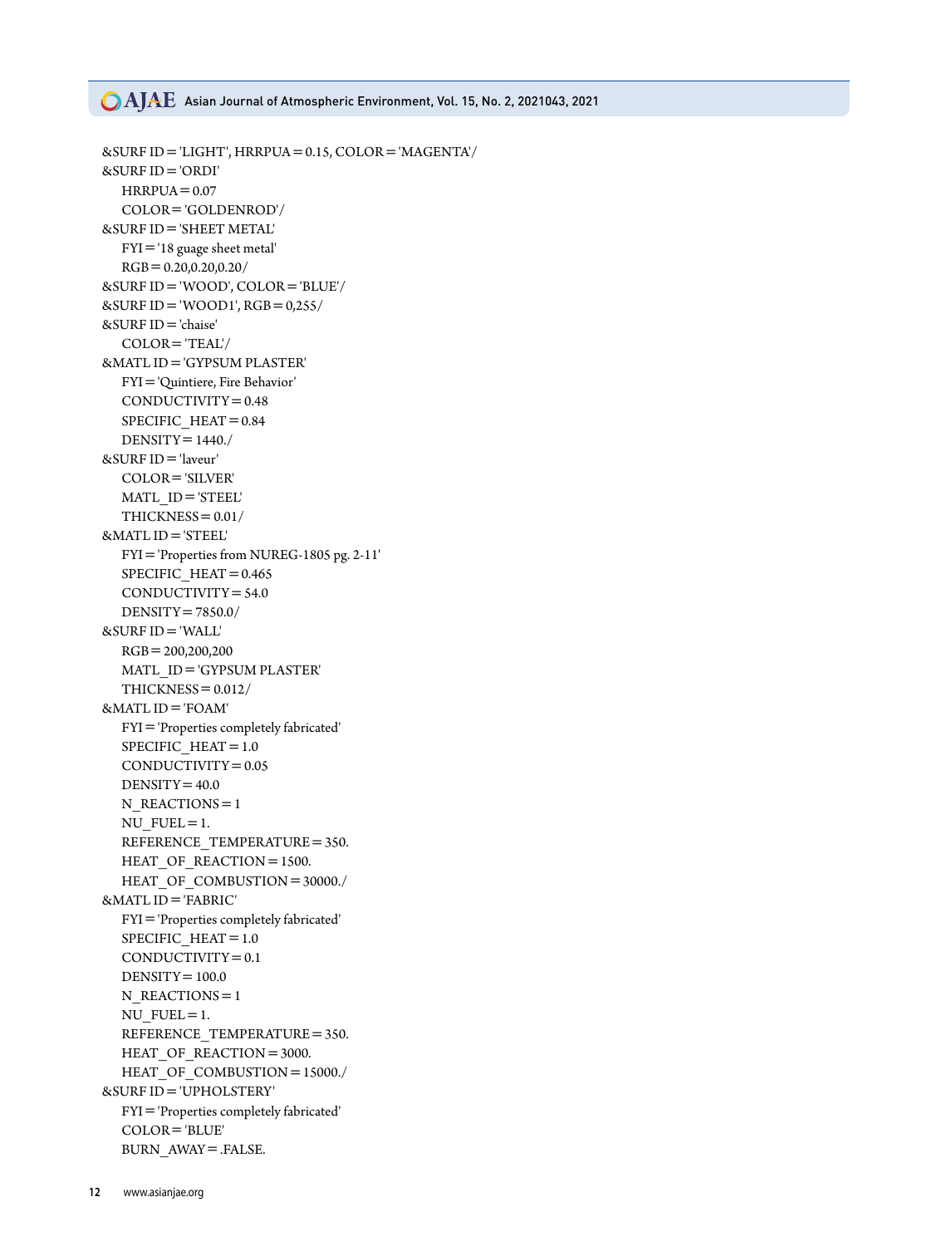Air Quality in Hospitals during COVID-19

```
MATL ID(1:2,1) = 'FABRIC','FOAM'
  THICKNESS(1:2)=0.002,0.1/!XXXXXXXXXXXXXXX
! Results
!XXXXXXXXXXXXXXX
&DEVC XYZ=0.20, 0.20, 0.60, QUANTITY='SF6'/P111
&DEVC XYZ=2.10, 0.20, 0.60, QUANTITY='SF6'/P112
&DEVC XYZ=3.70, 0.20, 0.60, QUANTITY='SF6'/P113
&DEVC XYZ=0.20, 1.70, 0.60, QUANTITY='SF6'/P121
&DEVC XYZ=2.10, 1.70, 0.60, QUANTITY='SF6'/P122
&DEVC XYZ=3.70, 1.70, 0.60, QUANTITY='SF6'/P123
&DEVC XYZ=0.20, 3.20, 0.60, QUANTITY='SF6'/P131
&DEVC XYZ=2.10, 3.20, 0.60, QUANTITY='SF6'/P132
&DEVC XYZ=3.70, 3.20, 0.60, QUANTITY='SF6'/P133
&DEVC XYZ=0.20, 0.20, 1.20, QUANTITY='SF6'/P211
&DEVC XYZ=2.10, 0.20, 1.20, QUANTITY='SF6'/P212
&DEVC XYZ=3.70, 0.20, 1.20, QUANTITY='SF6'/P213
&DEVC XYZ=0.20, 1.70, 1.20, QUANTITY='SF6'/P221
&DEVC XYZ=2.10, 1.70, 1.20, QUANTITY='SF6'/P222
&DEVC XYZ=3.70, 1.70, 1.20, QUANTITY='SF6'/P223
&DEVC XYZ=0.20, 3.20, 1.20, QUANTITY='SF6'/P231
&DEVC XYZ=2.10, 3.20, 1.20, QUANTITY='SF6'/P232
&DEVC XYZ=3.70, 3.20, 1.20, QUANTITY='SF6'/P233
&DEVC XYZ=0.20, 0.20, 1.80, QUANTITY='SF6'/P311
&DEVC XYZ=2.10, 0.20, 1.80, QUANTITY='SF6'/P312
&DEVC XYZ=3.90, 0.20, 1.80, QUANTITY='SF6'/P313
&DEVC XYZ=0.20, 1.70, 1.80, QUANTITY='SF6'/P321
&DEVC XYZ=2.10, 1.70, 1.80, QUANTITY='SF6'/P322
&DEVC XYZ=3.90, 1.70, 1.80, QUANTITY='SF6'/P323
&DEVC XYZ=0.20, 3.20, 1.80, QUANTITY='SF6'/P331
&DEVC XYZ=2.10, 3.20, 1.80, QUANTITY='SF6'/P332
&DEVC XYZ=3.90, 3.20, 1.80, QUANTITY='SF6'/P333
&DEVC XYZ=0.20, 4.15, 0.60, QUANTITY='SF6'/
&DEVC XYZ=0.20, 4.15, 1.20, QUANTITY='SF6'/
&DEVC XYZ=0.20, 4.15, 1.80, QUANTITY='SF6'/
&DEVC XYZ=2.10, 4.15, 0.60, QUANTITY='SF6'/
&DEVC XYZ=2.10, 4.15, 1.20, QUANTITY='SF6'/
&DEVC XYZ=2.10, 4.15, 1.80, QUANTITY='SF6'/
&DEVC XYZ=3.70, 4.15, 0.60, QUANTITY='SF6'/
&DEVC XYZ=3.70, 4.15, 1.20, QUANTITY='SF6'/
&DEVC XYZ=3.70, 4.15, 1.80, QUANTITY='SF6'/
&DEVC XYZ=0.40, 0.55, 3.40, QUANTITY='SF6'/PS1
&DEVC XYZ=1.50, 0.55, 3.40, QUANTITY='SF6'/PS2
&DEVC XYZ=2.90, 4.15, 2.10, QUANTITY='SF6'/PS3
!Air velocity(m/s)&DEVC XYZ=0.20, 0.20, 0.60, QUANTITY='VELOCITY'/P111
&DEVC XYZ=2.10, 0.20, 0.60, QUANTITY='VELOCITY'/P112
&DEVC XYZ=3.70, 0.20, 0.60, QUANTITY='VELOCITY'/P113
&DEVC XYZ=0.20, 1.70, 0.60, QUANTITY='VELOCITY'/P121
&DEVC XYZ=2.10, 1.70, 0.60, QUANTITY='VELOCITY'/P122
&DEVC XYZ=3.70, 1.70, 0.60, QUANTITY='VELOCITY'/P123
&DEVC XYZ=0.20, 3.20, 0.60, QUANTITY='VELOCITY'/P131
&DEVC XYZ=2.10, 3.20, 0.60, QUANTITY='VELOCITY'/P132
```